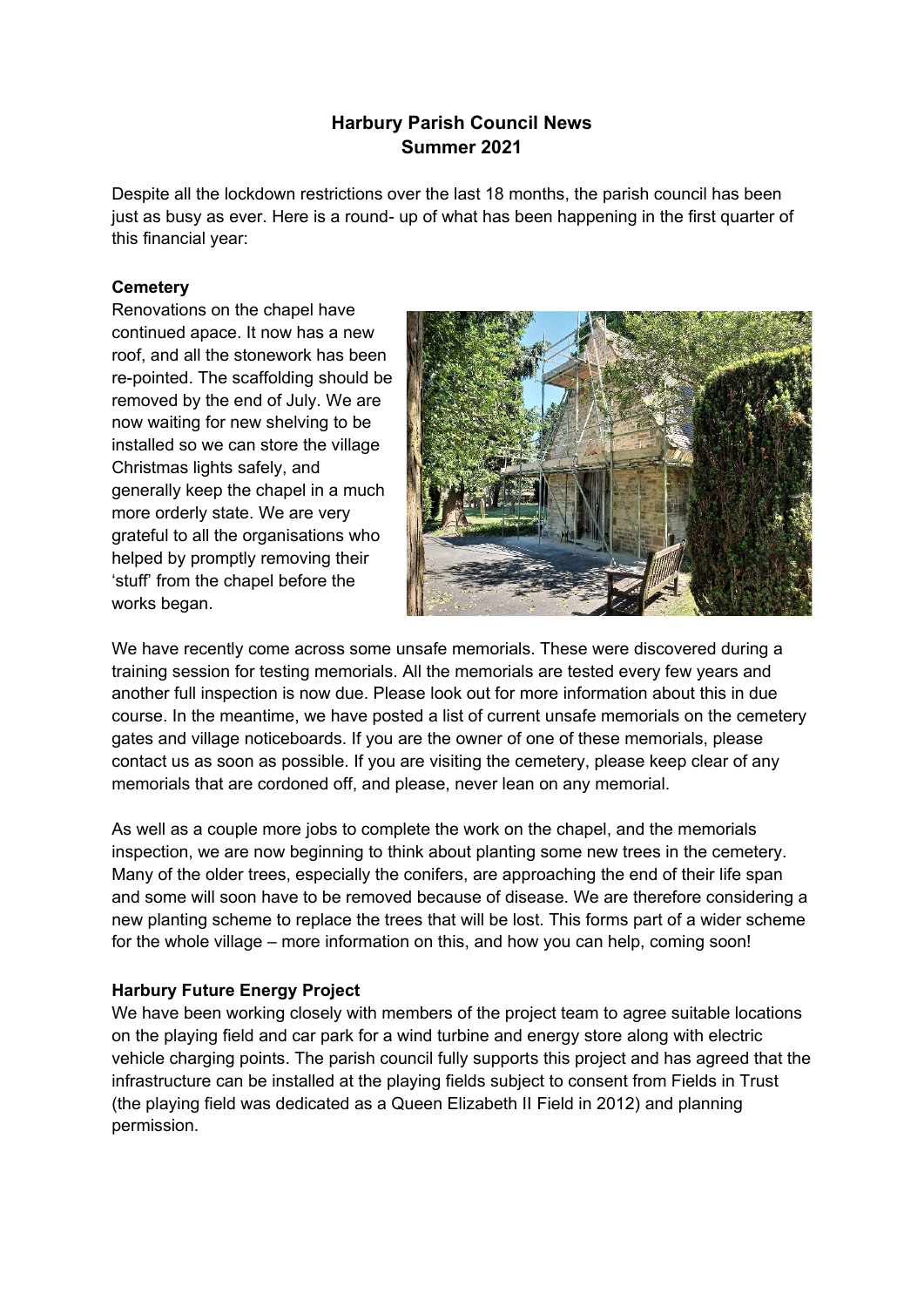### **Councillors**

In April, we were sorry to hear that Tony Mancell had decided to step down after many years' service during which he had chaired the council's finance group. Tony was held in great esteem by his fellow councillors and his contribution to the work of the council will be missed. The vacancy created by Tony's resignation was filled by Stacey Boyd who was coopted to the council in May. We are very pleased to welcome Stacey who has quickly got involved and has joined the play areas inspection team and the Christmas lights working party. Cllr Sam Allen has taken on the role of chairing the finance group. Finally, we were delighted to hear that our chairman, Cllr Tim Lockley, had been awarded an MBE in the Queen's Birthday Honours List for services to our community, especially during the pandemic. Amongst many other things, Tim was a driving force behind setting up Harbury Community Library when it was threatened with closure a few years ago, and he was instrumental in setting up the Covid support network in the village last year.

# **Playing Fields**

We are currently investigating ways to improve the drainage at the far end of the field. In wet winters, this area can be underwater for several weeks making the perimeter path unusable and the football pitch unplayable! We have budgeted for drainage work during this financial year so we hope to have some good news to report soon.

During the last few months, we have been very grateful to receive donations of two new benches. The first was donated by Peggie Middleton, in memory of her husband Bill, and the second was donated by Sue Crum, in memory of her husband Ted. Bill's bench is near the tennis courts while Ted's is between the entrance to Ridgley Way and the far end of the playing field. We hope they will be well used by villagers of all ages for many years to come.



At the June parish council meeting, members were asked to consider a proposal from a member of the public for renewing the BMX track and skatepark. These facilities are beginning to show their age and could do with a complete re-design. The council has spent several thousand pounds on repairs to the skatepark over the last couple of years while the last major refurbishment to the BMX track was in 2013/14 at a cost of £5,500. Councillors were supportive of the proposal but noted that young people had helped to design and raise funds for the existing skate park and their involvement will be key once again if this is to be successful. Members of the council's properties group will be discussing this further.

# **Deppers Bridge**

With the help of resident Tina Gilbert, the council has recently run a public consultation about the provision of a defibrillator (to be installed in the old phone box) and new seating for the playing field. Residents were very supportive, and their responses will be used to evidence an application to the HS2 Community Fund. Deppers Bridge residents have